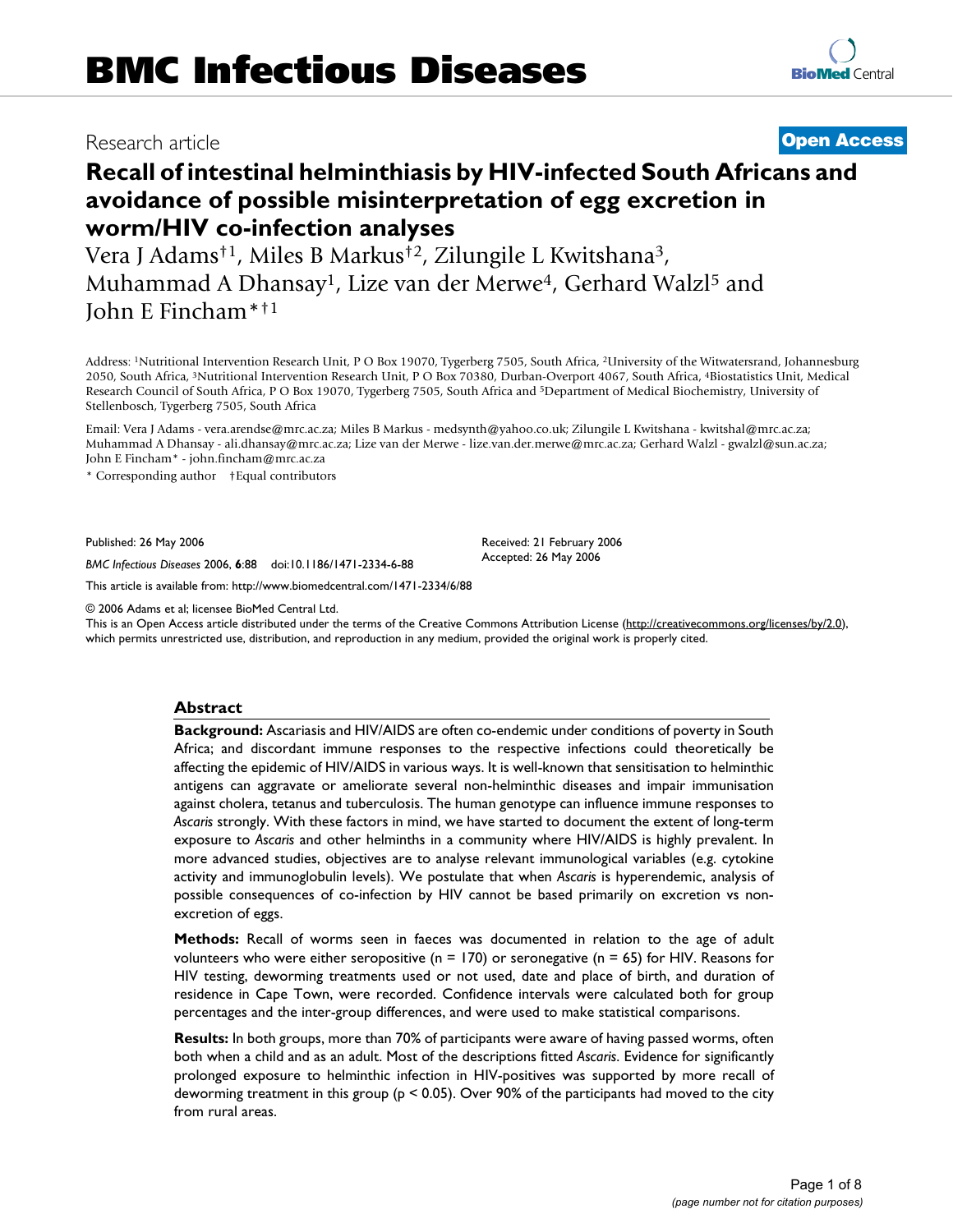**Conclusion:** There was a long-term history of ascariasis (and probably other helminthic infections) in both of the groups that were studied. In women in the same community, and in children living where housing and sanitation are better, *Ascaris* sero-prevalence exceeded eggprevalence by two- and three-fold, respectively. For ongoing and future analyses of possible consequences of co-infection by *Ascaris* (and/or other helminths) and HIV/AIDS (and/or other bystander conditions), comparisons must be based mainly on disease-related immunological variables. Especially in adults, comparisons cannot be based only on the presence or absence of eggs in excreta.

### **Background**

Some literature reviews and research studies have suggested that immunological responses to frequent challenge from helminth parasites and other pathogens may be influencing rates of infection by HIV and/or progression to AIDS in developing countries [1,2]. Furthermore, it is likely that the efficacy of anti-HIV vaccines will be impaired under these conditions [3-5]. Helminthiasis is usually characterised by a strong type 2 immune profile [6-8], which can down-regulate an anti-viral type 1 reaction; and a study has shown that a balanced type 1/type 2 response was significantly related to long-term non-progression of HIV infection [9]. When the maternal immune profile has been imbalanced by helminthic infection, the risk of transmitting HIV to babies appears to increase [10]. Theories about immunological relationships between infection by worms and HIV/AIDS are supported by the reality of this kind of interaction between helminthiasis and immune-mediated disease associated with the human T cell lymphotropic virus type 1 (HTLV-1), which like HIV is a retrovirus [11].

In many South African communities, high population densities, poor living conditions and deficient public health service delivery support ongoing challenge from various infections, with *Ascaris* and HIV as components of the milieu [1,12-19]. The prevailing environmental conditions promote involuntary ingestion of *Ascaris* eggs, which either leads to re-infection (the lifespan of *Ascaris* is relatively short compared to that of other common helminths [20]) or ensures ongoing antigenic challenge. Most human adults are probably in a state of immunological holoendemic equilibrium [21] that reduces patent infection by *Ascaris*. In children, infection by *Ascaris* has been shown to polarise the immune profile towards type 2, which is associated with an impaired response to a cholera vaccine [22,23]. These *Ascaris*-specific effects were reversed by deworming with albendazole [24], which might be an inexpensive way to improve the efficacy of potential vaccines against HIV [1-3] and other diseases [1,4,23-25].

In view of widespread co-endemicity of *Ascaris* and HIV/ AIDS in South Africa, our first objective is to begin to

define the lifespan history of infection challenge from *Ascaris* in people living in communities where HIV/AIDS is a growing problem. If lifelong challenge is generally present, further research would aim to ascertain which immunological and/or genetic variables are better than the temporary presence or absence of *Ascaris* eggs in faeces, for assessing the potential for disease interaction. We are aware of more than 20 recent studies that have used faecal helminth egg-positivity or egg-negativity as the main or only worm-related variable in comparisons relating to HIV infection (and/or other bystander diseases) in areas where helminths are highly endemic. We contend that this approach is fundamentally flawed for reasons that will be discussed. Understanding would improve if analysis were to be based on variables that include specific immunoglobulins [6,8,26-28], cytokine ratios [6-9,29- 33], eosinophilia [6,8,13] and genetic markers [34-37]. If significant disease interaction can be confirmed by the use of more reliable variables, the overall objective is to then make recommendations on how implementation of prevention and control of ascariasis and other helminthic infections might influence the epidemic of HIV/AIDS [1,2], anti-HIV vaccine testing and the efficacy of immunisation (if vaccines can be produced) [1-3,5].

The present study is based mainly on people who have moved from rural districts in the Eastern Cape province (EC) to a suburb of Cape Town (CT). HIV/AIDS is a major epidemic in both of these environments [17-19]. The only way to get the history of infestation by worms in the rural areas from which the people came, was by personal recall of helminths seen in faeces. This is a reasonable approach because *Ascaris* is so large [20], and is especially conspicuous when availability of toilets is limited, as in some densely-populated rural areas and urban slums [12,14,15]. The frequency of recall of probable *Taenia* segments has also been documented but discussion is restricted mainly to *Ascaris*. However, taeniasis and cysticercosis (including neurocysticercosis) are well-known in both areas [38,39]. Since participation in the study was voluntary and no deliberate selection was imposed, it is probable that the participants were representative of most adults, especially women, living under similar circumstances. In the CT community, recent surveys found that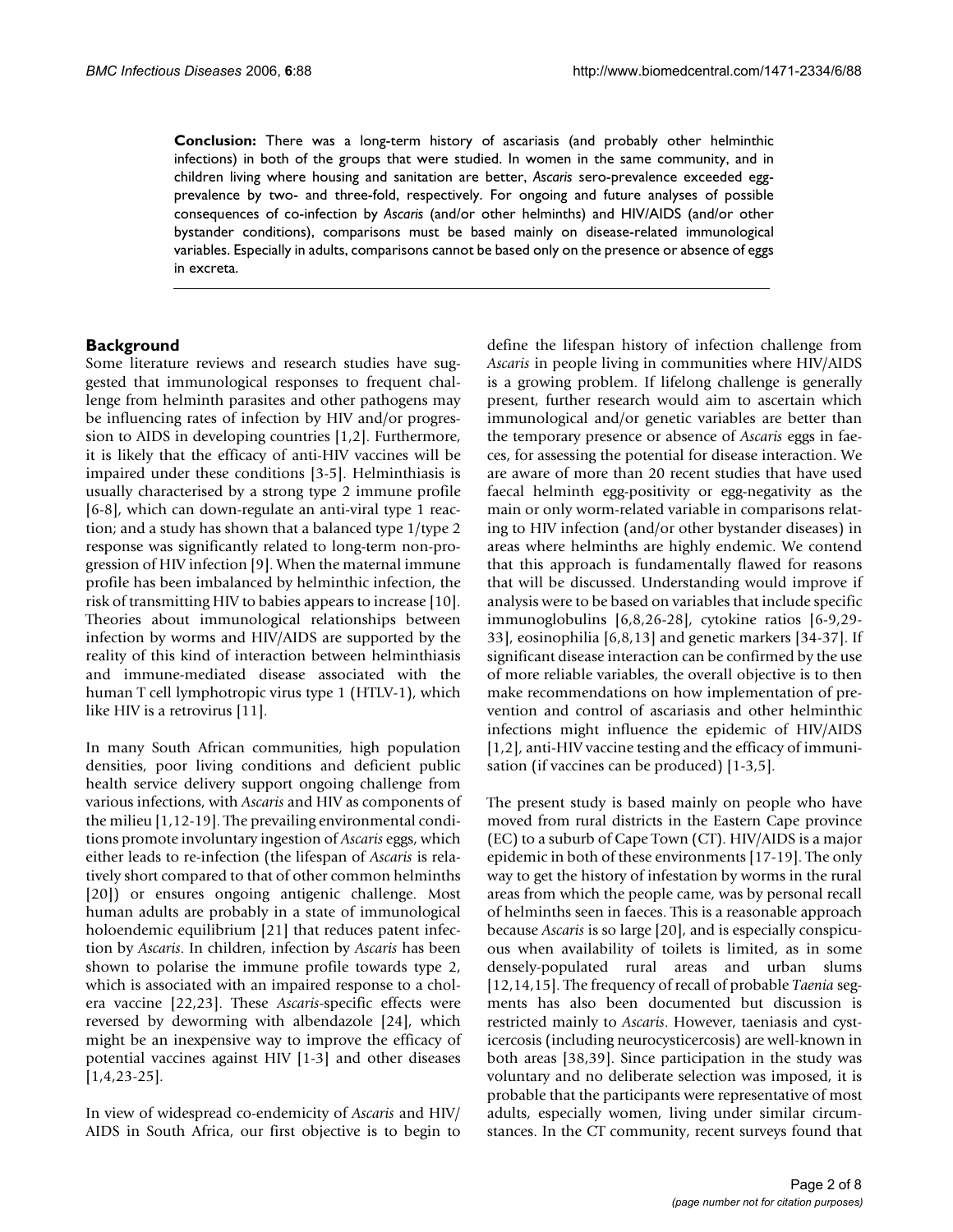#### **Table 1: Original reasons for HIV testing**

| $HIV$ -positive (n = 170)                  | <b>Numbers</b> | Percentage and 95% CI |  |  |
|--------------------------------------------|----------------|-----------------------|--|--|
| Possible AIDS-associated condition         | 72/170         | 42.3 (36.3, 48.7)     |  |  |
| Prevention of mother-to-child transmission | 62/170         | 36.5 (29.6, 43.9)     |  |  |
| High-risk behaviour, counselled to test    | 36/170         | 21.2 (15.7, 27.9)     |  |  |
| HIV-negative ( $n = 65$ )                  |                |                       |  |  |
| Possible AIDS-associated condition         | 9/65           | 13.9(7.5, 24.3)       |  |  |
| A condition not usually AIDS-associated    | 6/65           | 9.2(4.3, 18.7)        |  |  |
| Prevention of mother-to-child transmission | 1/65           | 1.5(0.3, 8.2)         |  |  |
| Voluntary testing                          | 49/65          | 75.4 (63.7, 84.2)     |  |  |

CI = confidence interval.

24.9% (95% CI 20.7 – 29.1) of women attending antenatal clinics were infected by HIV [17]; and more than 75% of pupils at 12 primary schools had *Ascaris* eggs in their faeces [12]. Stigma (and fear) associated with a positive HIV test is a major problem that affects the design of research in communities where the prevalence of HIV/ AIDS is high [40]. Consequently, pragmatic, non-random, exploratory projects, such as the one now reported, are sometimes the only way to start research.

# **Methods**

This report covers the first set of results from a project that was approved by the Ethics Committees of the South African Medical Research Council and the University of Stellenbosch, South Africa, under the overall title: *Tracking the immune profile of adults who are either HIV-positive or HIVnegative, during helminthic infection and anthelmintic treatment*.

An HIV/AIDS support group in the CT suburb of Khayelitsha was approached about participation in an initial survey. Information sessions to explain the objectives of the research and to answer questions, were run by AIDS counsellors serving the support group. After comprehensive discussion in the vernacular language (isiXhosa), 170 HIV-positive and 65 HIV-negative adults volunteered to participate and signed informed consent forms. These documents and completed questionnaires are on file with the Helminth Section of the Nutritional Intervention Research Unit, Medical Research Council, CT, South Africa. The consent given included permission to confirm HIV status by re-testing.

Retrospective, enquiry-based research was the only way to obtain lifespan information on the history of infection by worms (starting in childhood) in the adult volunteers, as well as demographic details defining the extent of relocation to CT and the memory of anthelmintic treatment or non-treatment. A semi-structured questionnaire was drafted in English, translated into Xhosa, and back-translated into English to confirm that meanings were conveyed accurately. It was tested by Xhosa-speakers for logic, accuracy and fluency. Adjustments were made as required. Xhosa-speaking AIDS counsellors interviewed individual volunteers and recorded their answers to the final questions. Replies regarding infection by worms were used to ascertain: (a) if the participant was aware of ever having passed worms in any way (particularly in faeces), as a child and/or as an adult; (b) the estimated age when worms were noticed as a child and/or as an adult; and (c) the appearance of worms seen, as well as the kind of conventional or traditional medicine that was used for treatment, if any. Date and place of birth were confirmed from identity documents and used to determine age. Information on length of residence in the Khayelitsha suburb of CT was also obtained.

Wilson's direct method was used to set 95% confidence intervals (CI) for the percentages shown in the tabulated results [41]. Differences between percentages for HIV-positives and HIV-negatives were assessed for significance by calculating the 95% CI for the net value by Newcombe's method [41]. When this CI excludes zero, it indicates a significant difference ( $p < 0.05$ ). Ages and duration of residence in CT were compared by means of heterosedastic two-sided t-tests, assuming unequal variance.

# **Results**

#### *HIV/AIDS status*

The original motivations for HIV testing are summarised in Table 1. More than 40% of the HIV-positive group were tested because they had a clinical condition that can be AIDS-associated, whereas more than 75% of the HIV-negative group had volunteered for testing on the basis that they preferred to know their status.

# *Demography*

The percentage distributions by place of birth, with 95% confidence intervals, are shown in Table 2. The HIV-positive volunteers consisted of 143 women and 27 men (n =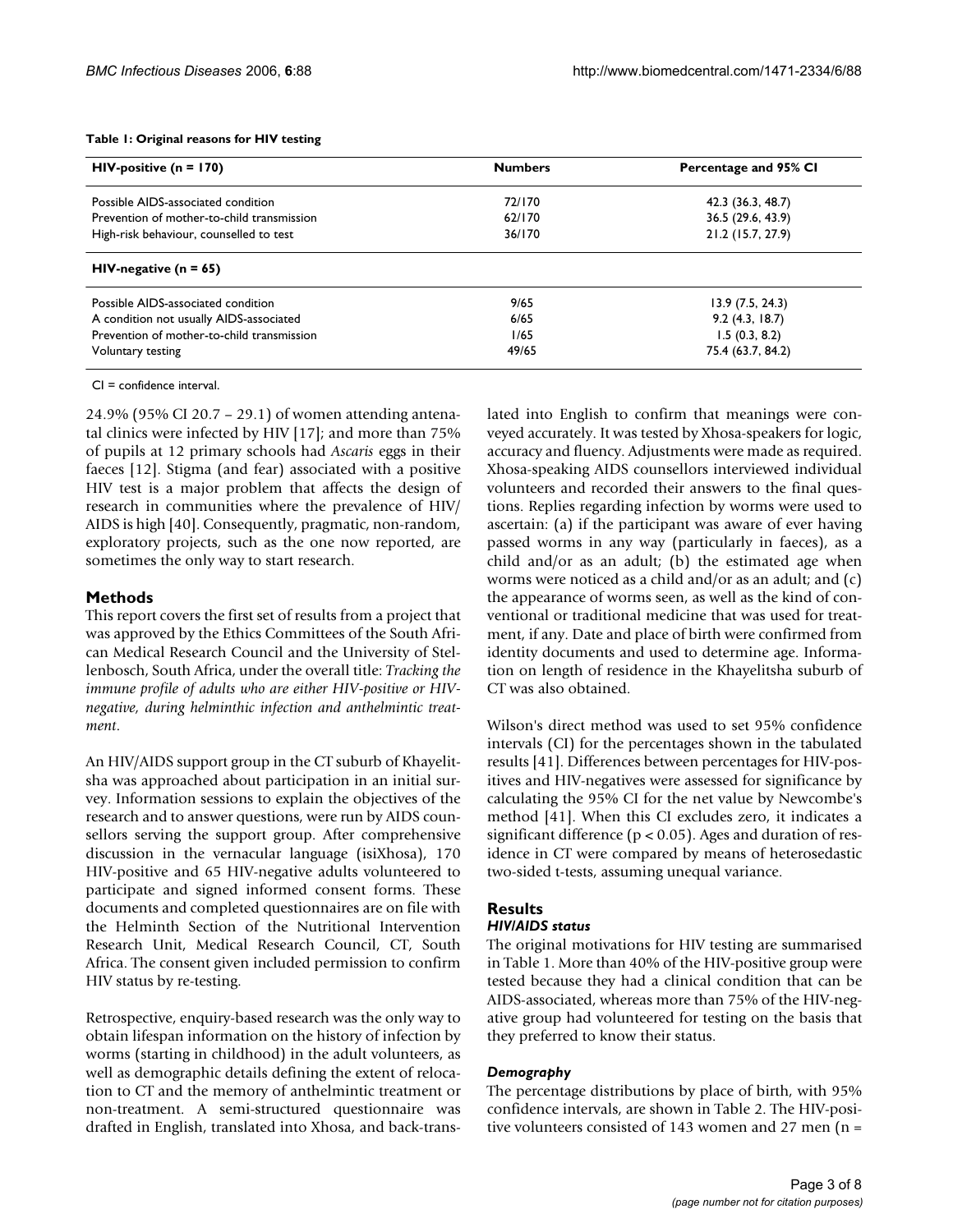#### **Table 2: Place of birth of volunteers**

| <b>Place of Birth</b>              | HIV-positives ( $n = 170$ ) <sup>2</sup> |      | HIV-negatives ( $n = 65$ ) <sup>2</sup> |                |      |            |
|------------------------------------|------------------------------------------|------|-----------------------------------------|----------------|------|------------|
|                                    | <b>Numbers</b>                           | %    | 95% CI                                  | <b>Numbers</b> | %    | 95% CI     |
| City of Cape Town                  | 15/170                                   | 8.8  | 5.4, 14.0                               | 3/65           | 4.6  | 1.6, 12.7  |
| Western Cape province <sup>1</sup> | 1/170                                    | 0.6  | 0.1.3.3                                 | 0/65           | 0    | 0.0.5.6    |
| Eastern Cape province              | 151/170                                  | 88.8 | 83.2, 92.7                              | 61/65          | 93.9 | 85.2, 97.6 |
| Northern Cape province             | 1/170                                    | 0.6  | 0.1.3.3                                 | 0/65           | 0    | 0.0, 5.6   |
| Gauteng province                   | 1/170                                    | 0.6  | 0.1.3.3                                 | 1/65           | ۱.5  | 0.3, 8.2   |
| Mpumalanga province                | 1/170<br>0.6<br>0.1, 3.3                 |      |                                         | 0/65           | 0    | 0.0, 5.6   |

CI = confidence interval.

1Excluding the city of Cape Town.

<sup>2</sup>There were no statistically significant differences between the percentages of HIV-positives and HIV-negatives by place of birth.

170), i.e. 84.1% women. The HIV-negative volunteers comprised 52 women and 13 men ( $n = 65$ ), i.e. 80.0% women. More than 91% of the HIV-positives and more than 95% of the HIV-negatives were not born in CT but all the participants were South Africans.

### *Age when questioned, duration of residence in CT and worm infection as children and adults*

The adults in the HIV-positive group were younger than those in the HIV-negative group and had lived in CT for a shorter period ( $p < 0.01$ , Table 3). For individuals who were not born in CT (> 91%), the data indicate that worm infection as a child occurred mainly before relocation to the city; and as an adult, was after the move. This deduction is supported by the close concordance of the withingroup means and medians for the estimated ages at which participants remembered passing worms when children or adults, respectively. There was no significant difference between the groups in mean age at the time of childhood or adult infection. The data suggest that the HIV-positive adults may have seen worms more recently than the HIVnegative adults.

#### *Recall of worm infestation*

More than 70% of participants in both of the groups were aware that they had been infected by worms as a child and/or as an adult (Table 4). A significantly greater percentage of HIV-positives remembered having had worms both when they were children and adults ( $p < 0.05$ ), which may indicate more sequential ascariasis (and probably other helminthic infections) in this group.

#### *Probable identity of worms seen*

Relatively reliable identification of helminths in faeces would pertain to *Ascaris* because the worms are big, conspicuous and sometimes numerous [20]. Descriptions that combined "long" or "big" with "white", "whitish" and "pointed" were interpreted as referring to *Ascaris*, which is highly prevalent in CT and the Western Cape province (WC) [12-14], as well as in the EC [15]. *Taenia*

| HIV-positive (n = $169$ ) <sup><math>\text{ }</math></sup> | Age when questioned | Duration $2$          | Worms at child age <sup>3</sup> | Worms at adult age <sup>4</sup> |
|------------------------------------------------------------|---------------------|-----------------------|---------------------------------|---------------------------------|
| Mean age                                                   | $30.6*$             | 9.5 <sup>†</sup>      | $9.2$ NSD                       | 26.6 NSD                        |
| Median age                                                 | 28.7                | 8.I                   | 9.0                             | 28.0                            |
| Age range                                                  | $16.4 - 63.1$       | $0.1 - 40.6$          | $4.0 - 14.0$                    | $15.0 - 42.0$                   |
| HIV-negative ( $n = 63$ )                                  | Age when questioned | Duration <sup>2</sup> | Worms at child age <sup>3</sup> | Worms at adult age <sup>4</sup> |

**Table 3: Age when questioned, duration of residence in Cape Town and worm infection at estimated child and adult ages**

1Numbers reduce from 170 and 65 because birth dates were not known for one HIV-positive and two HIV-negative individuals.

Mean age and the state  $39.9^*$  13.5 $\dagger$  10.3 NSD 28.9 NSD 28.9 NSD Median age 41.6 12.5 10.5 25.0 Age range 15.2 – 74.5 0.1 – 54.1 5.0 – 14.0 15.0 – 49.0 15.0 – 49.0 15.0 – 49.0 15.0 – 49.0 15.0 – 49.0 15.0 – 49.0 15.0 – 49.0 15.0 – 49.0 15.0 – 49.0 15.0 – 49.0 15.0 – 49.0 15.0 – 49.0 15.0 – 49.0 15.0 – 49.0 15.0 – 49.

2Duration of residence in Cape Town (years).

 $3$ Child = up to 15<sup>th</sup> birthday. Infection as a child was remembered by 91 HIV-positives and 26 HIV-negatives.

<sup>4</sup>Adult = after 15<sup>th</sup> birthday. Infection as an adult was remembered by 25 HIV-positives and 16 HIV-negatives.

\*Mean ages when questioned were significantly different ( $p < 0.01$ ).

†Mean durations of stay in Cape Town were significantly different (p < 0.01).

NSD = not significantly different.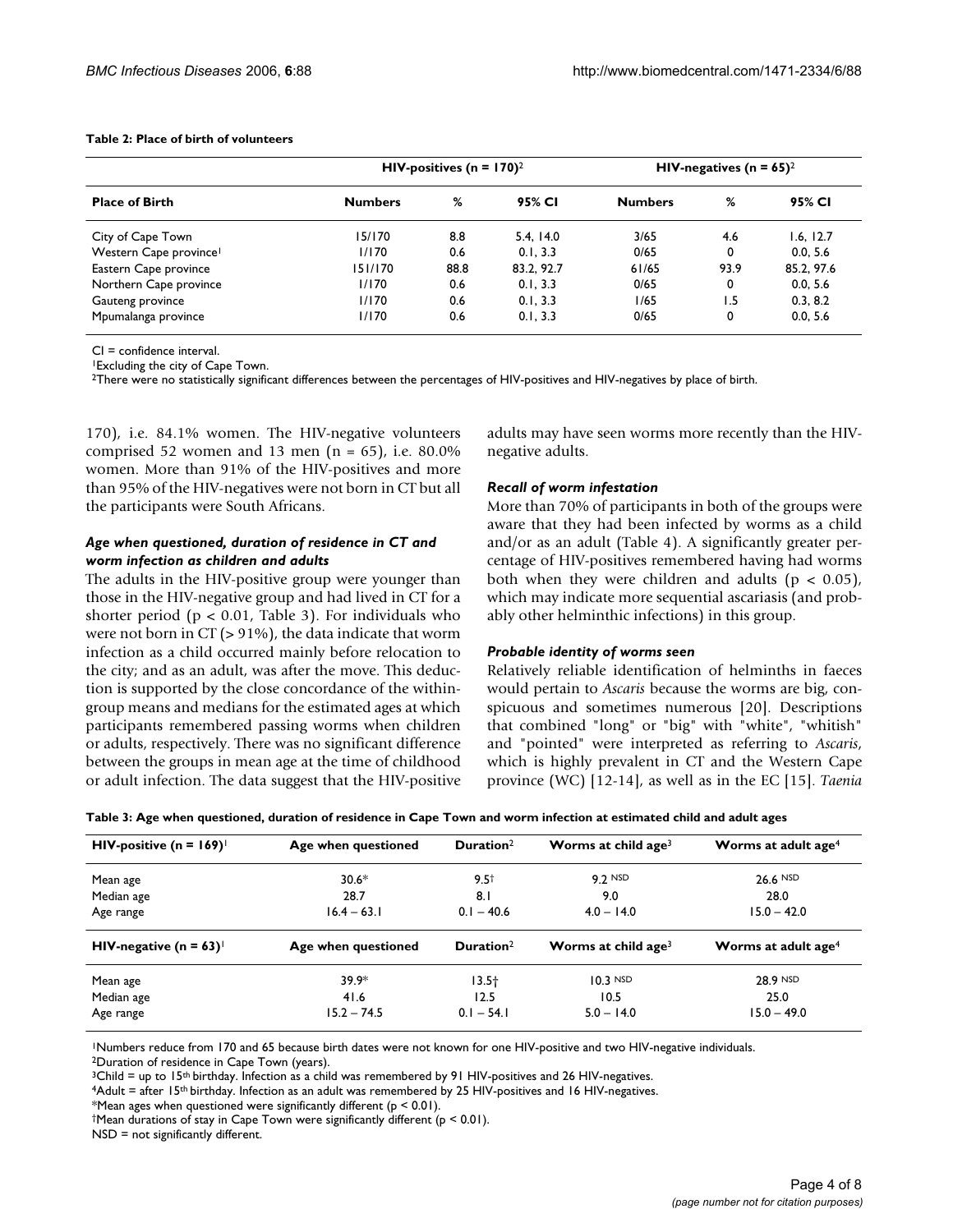| Recall of worms <sup>1</sup> |                     | <b>HIV-positives</b> |            |                | <b>HIV-negatives</b> |            | Comparison of %   |                     |
|------------------------------|---------------------|----------------------|------------|----------------|----------------------|------------|-------------------|---------------------|
|                              | <b>Numbers</b>      | %                    | 95% CI     | <b>Numbers</b> | %                    | 95% CI     | <b>Difference</b> | 95% CI <sup>4</sup> |
| At any age                   | 122/1672            | 73. I                | 65.9, 79.2 | 51/65          | 78.5                 | 67.0, 86.7 | $-5.4$            | $-16.4.7.6$         |
| As a child                   | 99/1672             | 59.3                 | 51.7, 66.4 | 31/65          | 47.7                 | 36.0, 59.6 | 11.6              | $-2.5.25.3$         |
| As a child and as an adult   | 47/165 <sup>3</sup> | 28.5                 | 22.1.38.5  | 8/65           | 12.3                 | 6.4.22.5   | $16.2*$           | 4.2, 25.6           |
| As an adult (only)           | 70/1653             | 42.4                 | 35.1.50.1  | 28/65          | 43.1                 | 31.8, 55.2 | $-0.7$            | $-14.8, 13.0$       |
| No recall of worms           | 45/167 <sup>2</sup> | 26.9                 | 20.8, 34.1 | 14/65          | 21.5                 | 13.3.33.0  | 5.4               | $-7.6, 16.4$        |

**Table 4: Comparison between percentages of volunteers who remembered being infected by worms**

CI = confidence interval.

<sup>1</sup>Child = up to 15<sup>th</sup> birthday. Adult = after 15<sup>th</sup> birthday.

<sup>2</sup>The reduction from  $n = 170$  is because three individuals were uncertain about whether they had, or had not, seen worms in faeces; hence,  $n = 167$ . <sup>3</sup>Of the 167 who gave definitive answers on infection, two knew that they had been infected as children but were not sure if they had been infected when adults; hence,  $n = 165$ .

 $4C$ Is which exclude zero indicate that the HIV-positives and HIV-negatives were significantly different ( $p < 0.05$ ) [41].

\*Significantly more HIV-positives remembered having been infected by worms as both a child and an adult ( $p < 0.05$ ).

tapeworm infection is common in some districts in the EC [38,39], from where most of the participants originated (Table 2). The terms "flat" combined with "small", "white" or "whitish" probably referred mainly to *Taenia* segments passed in faeces. The frequency of descriptions that fitted either *Ascaris* or *Taenia* respectively, were not significantly different between the HIV-positive and HIVnegative groups (Table 5). In the absence of "flat", "small" might refer to *Enterobius* (1 case), or hookworm when the colour was given as red, as after a blood meal (1 case).

#### *Treatment used against worms and non-treatment*

Recall of deworming treatment with conventional or traditional medicines, or of non-treatment, is summarised in Table 6. Significantly more HIV-positives than HIV-negatives remembered deworming treatment and fewer positives thought it was not necessary to treat against worms  $(p < 0.05)$ . These results suggest significantly more worm infestation in the HIV-positives, both as adults and during childhood (Table 4).

# **Discussion**

Eighty-nine per cent of the participants were originally from the EC, which lies geographically between the WC and KwaZulu-Natal (KZN) provinces. In 2004, the antenatal HIV sero-prevalence for these three provinces was estimated to be: WC 15.4%, EC 28.0% and KZN 40.7% [19]. Infection by HIV, *Ascaris* and other helminths is widespread in all these provinces, especially under conditions of poverty in under-serviced communities [12[-16](#page-7-0)]. In KZN, more species of helminths are endemic, especially in densely populated areas on the coastal plain [15].

To ensure logical development of the next phase of our research on possible immunological interaction between helminthiasis and HIV/AIDS, it is necessary to recognise that worm egg excretion status is a secondary variable that cannot be the main basis for analysis. Preliminary local data support this point with regard to *Ascaris* (which accounted for between 69% and 89% of recalls), as does a lot of published information. In the urban environment, the sero-prevalence of ascariasis can exceed egg-prevalence in children and adults. In a group of 41 women from the same community as the study groups, 51.2% were seropositive in terms of elevated *Ascaris*-specific IgE, but only 26.3% had eggs in faeces, based on several faecal samples from each adult [unpublished data]. In these adults, there was no association between seropositive status for *Ascaris* and the presence or absence of eggs in faeces. In 600 children in the same community, *Ascaris* seroprevalence was not determined but egg-prevalence was 75% [12]. In a nearby community with better sanitation and housing, 48% of 359 children were seropositive for *Ascaris* but only 15% were egg-positive, based on two fae-

**Table 5: Frequency of credible descriptions of either** *Ascaris* **worms or** *Taenia* **segments in faeces**

|                              |              | Ascaris worms |               |                              |         | <b>Taenia segments</b> |                             |  |  |
|------------------------------|--------------|---------------|---------------|------------------------------|---------|------------------------|-----------------------------|--|--|
| Group                        | Descriptions | n             | $\frac{9}{2}$ | 95% CI                       | n.      | $\frac{9}{2}$          | 95% CI                      |  |  |
| HIV-positive<br>HIV-negative | 103<br>42    | 86<br>35      | 83.5<br>83.3  | (75.1, 89.4)<br>(69.4, 91.7) | 17<br>ь | 16.5<br>14.3           | (10.6, 24.9)<br>(6.2, 27.8) |  |  |

CI = confidence interval.

<sup>1</sup>Descriptions of worms were given by 103 and 42 individuals in the respective groups.

2The differences between the percentages for the two groups are not significant for either *Ascaris* worms or *Taenia* segments.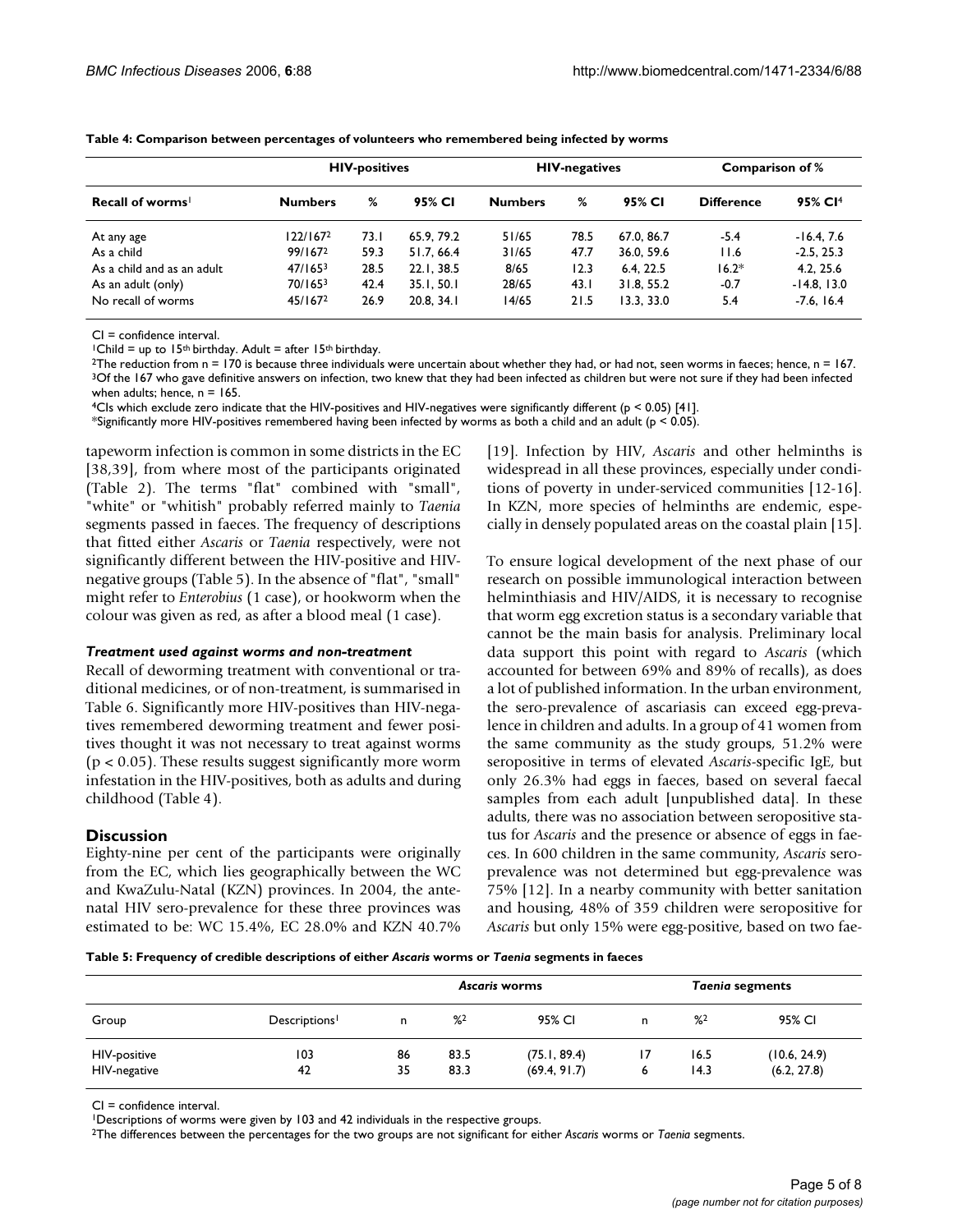|                                   | $HIV$ -positives (n = 170) |       |            | $HIV$ -negatives (n = 65) |      |            | Comparison        |                     |
|-----------------------------------|----------------------------|-------|------------|---------------------------|------|------------|-------------------|---------------------|
| <b>Treatment or non-treatment</b> | Numbers <sup>2</sup>       | %     | 95% CI     | Numbers <sup>3</sup>      | %    | 95% CI     | <b>Difference</b> | 95% CI <sup>4</sup> |
| Specific deworming treatment      | 57/93                      | 61.3  | 51.1, 70.6 | 20/47                     | 42.6 | 29.5, 56.7 | $18.7*$           | $-1.3. -34.7$       |
| Mebendazole (broad spectrum)      | 16/93                      | 17.2  | 10.9, 26.1 | 2/47                      | 4.3  | 1.2.14.2   | $12.9*$           | 1.1.22.4            |
| Piperazine (narrow spectrum)      | 28/93                      | 30. I | 21.7, 40.1 | 8/47                      | 17   | 8.9.30.1   | 13.1              | $-2.5.25.9$         |
| Traditional medicine <sup>1</sup> | 13/93                      | 14    | 8.4.22.5   | 10/47                     | 21.3 | 12.0.34.9  | $-7.3$            | $-22.0.5.3$         |
| Treatment not deemed necessary    | 36/93                      | 38.7  | 29.4, 48.9 | 27/47                     | 57.5 | 43.3.70.5  | $-18.7*$          | $-34.7. -1.3$       |

**Table 6: Comparison between the percentages of volunteers who remembered deworming treatment or non-treatment**

CI = confidence interval.

\*Significantly more HIV-positives remembered specific deworming treatment (including mebendazole) and fewer thought it was not necessary to treat against worms ( $p < 0.05$ ).

<sup>1</sup>Traditional medicine breakdown (n = 23): aloe 11; herbs 2; pumpkin pips 2; dried worm 1; reeds 1; benzine 1; unspecified 5. Concerning the 11 reports of the use of aloe, it has been shown that extracts of *Aloe marlothii* have anthelmintic activity *in vitro* [50].

293/170 remembered treatment detail, or non-treatment.

347/65 remembered treatment detail, or non-treatment.

 $4$ In this column, CIs that exclude zero indicate a significant difference between the percentages for the HIV-positives and HIV-negatives ( $p < 0.05$ ) [41].

cal samples per child [42]. Children who were egg-positive were more likely to be *Ascaris*-seropositive. In these examples from the urban CT environment, an immune response to *Ascaris* was between two- and three-fold more frequent in both adults and children than the presence of eggs in faeces. In rural areas where complications such as intestinal and duct obstructions by *Ascaris* are well-known but egg-prevalence studies have not been carried out, the position is likely to be similar.

The results make it clear that before and after sexual transmission of HIV is possible, immune responses to *Ascaris* antigens (as partly reflected by seropositivity), as well as to other endemic helminths, are likely to be detectable in a large proportion of the population studied. The presence or absence of *Ascaris* eggs in faeces is of little interpretational value because infection success or failure is determined by immune responses to the antigenic challenge, individual traits and other factors. Components of variation include the frequency of ingestion of embryonated eggs, personal hygiene, habitual behaviour (including geophagia [43]), anti-*Ascaris* immune competency or incompetency as determined genetically [34-37], and anergy [1,2,6-8]. Therefore, egg excretion is secondary to genetic, environmental and other variables, especially in adults. We contend that to evaluate potential relationships between infection by *Ascaris* (as well as other soiltransmitted helminths) and HIV/AIDS, research should focus on variables that reflect anti-*Ascaris* immune responses directly (such as cytokines [6-8,22,23,29-33] and immunoglobulins [6,8,26-28]) rather than on the presence or absence of worm eggs in excreta. When anthelmintic treatment is evaluated experimentally in terms of possible effects in relation to co-endemic disease, it is important that egg-negative people be included in deworming because they may be harbouring larval-stage or male *Ascaris* worms only (that cannot produce eggs), and/or the drug *per se* may have direct effects on the immune system [25]. In terms of recommendations by the World Health Assembly and the World Health Organisation, this procedure would be ethical and safe [15,44- 47], which supports the idea of a "rapid-impact" package for simultaneously treating several neglected tropical diseases in Africa [48,49].

Recently-published research results are compatible with our rationale [27-33]. It has been shown that individuals who were persistently susceptible to infection by *Ascaris*, as demonstrated by excretion of eggs in faeces, were characterised by a weak type 2 immune response profile [30]. After age 11, a strong type 2 profile was associated with increased resistance to infection by *Ascaris* [31]. A Th2 cytokine (IL-5 or the Eosinophil Differentiation Factor) that initiates a process culminating in eosinophils attacking *Ascaris* larvae, was significantly elevated in both eggpositive and egg-negative residents where challenge from *Ascaris* antigens is inevitable due to hyperendemicity; compared to IL-5 levels in people living where *Ascaris* challenge is unusual [33]. We therefore theorise that the risk of HIV infection could be greater in egg-negative adults (than in egg-positives) if a strong type 2 response [31] down-regulates anti-viral immune factors under conditions of sustained exposure to *Ascaris* antigens and other pathogens in Africa [1,2]. In the same situation, progression to AIDS might sometimes be faster [9]; and the effectiveness of immunisation against HIV and other diseases may be impaired [1-5,23-25], especially when the seroprevalence of ascariasis (and/or other helminthic infections) is high.

In South Africa, co-infection between *Ascaris* (and/or other helminths) and HIV/AIDS (and/or other non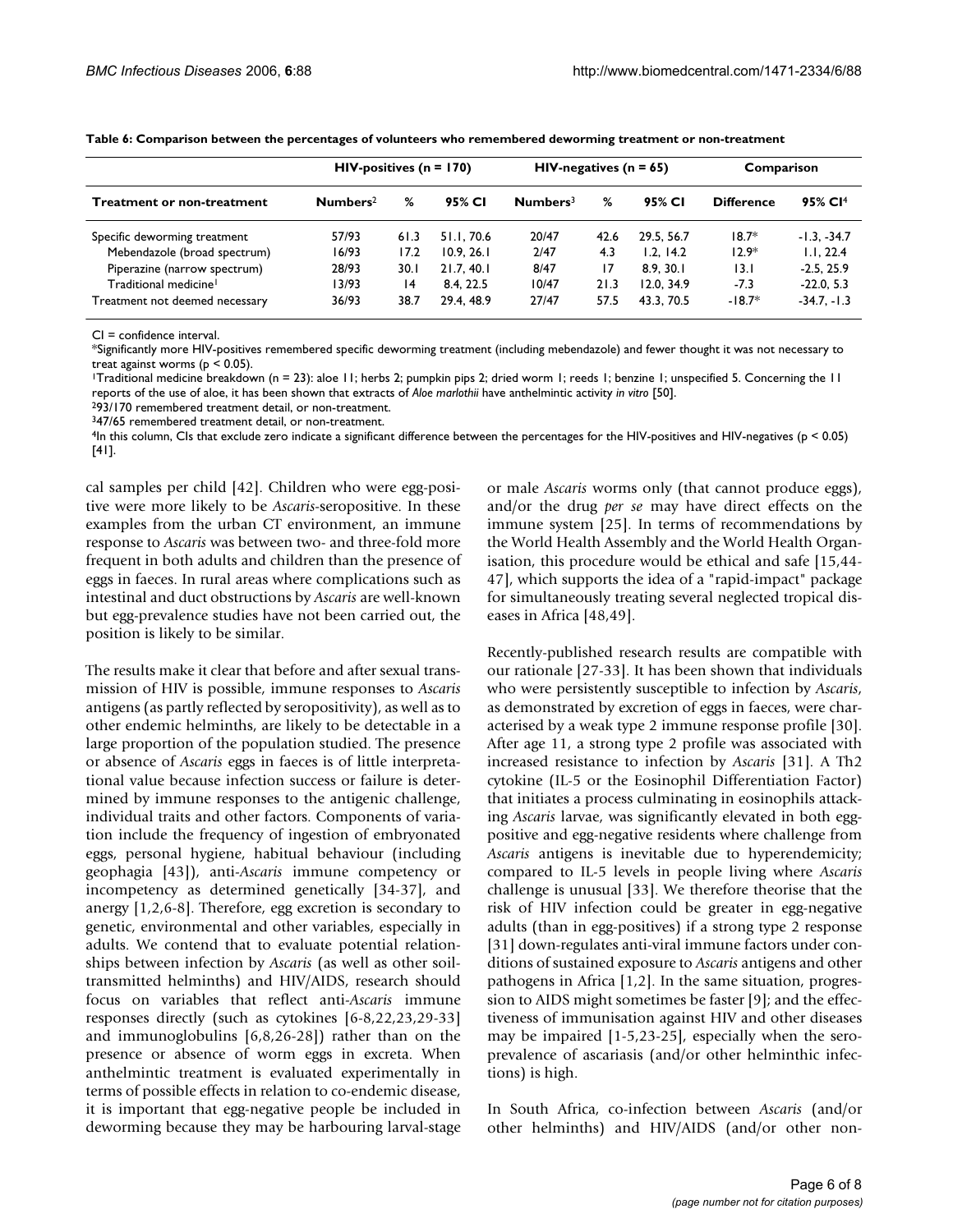helminthic diseases) is widespread [13-19,38,39,42,43]. There may be behavioural and/or sociological reasons for the apparent association between HIV-positivity and recall of intestinal helminthiasis reflected in our results, but these possibilities require further investigation. Since endemic helminthiasis will normally influence the immune environment long before heterosexual transmission of HIV (which is mainly driving the epidemic [1,17- 19]) is possible, all aspects of potential disease interaction need to be researched under local circumstances in prepubertal children and in adults, but comparisons between people who have or do not have helminth eggs in their faeces must not be the primary basis for analysis. Human genetic susceptibility and resistance to ascariasis also need to be taken into consideration [34-37] because inevitable confounding of research results is often ignored.

# **Conclusion**

The groups that were studied were probably representative of both urban and rural populations in which the epidemic of HIV/AIDS is a huge problem. There was a longterm history of ascariasis (and probably other helminthic infections) in both the HIV-positives and the HIV-negatives. In women in the same community, and in children living where housing and sanitation are better, *Ascaris* sero-prevalence exceeded egg-prevalence by two- and three-fold, respectively. For ongoing and future analyses of possible consequences of co-infection by *Ascaris* (and/ or other helminths) and HIV/AIDS (and/or other bystander conditions), comparisons must be based mainly on disease-related immunological variables. Especially in adults, comparisons cannot be based only on the presence or absence of eggs in excreta.

# **Abbreviations**

AIDS: acquired immunodeficiency syndrome.

- CI: confidence interval.
- CT: Cape Town.
- EC: Eastern Cape province of South Africa.
- HIV: human immunodeficiency virus type 1.
- HIV/AIDS: infection by HIV that has progressed to AIDS.
- HTLV-1: human T cell lymphotropic virus type 1.
- KZN: KwaZulu-Natal province of South Africa.
- NSD: no significant difference (used in tables).
- WC: Western Cape province of South Africa.

# **Competing interests**

The authors declare that they have no competing interests.

# **Authors' contributions**

VJ Adams: overall planning, drafting questionnaire, community liaison, counselling, medical liaison, field management, data processing, checking text.

MB Markus: main editor, writing, literature searching, helminthology consultant, English language consultant.

ZL Kwitshana: community liaison, drafting and testing questionnaire, checking text.

MA Dhansay: medical consultant, community liaison, ethics consultant, checking text.

L van der Merwe: statistician, checking text.

G Walzl: immunology consultant.

JE Fincham: main writer, co-editor, overall planning, literature searching, community liaison, research liaison, drafting questionnaire, analysis of results.

### **Acknowledgements**

We thank the health service of the City of Cape Town for authorising and supporting the acquisition of data at facilities they manage. All funding was provided by the South African Medical Research Council under their mandate to improve the health of the nation through ethical biomedical research.

#### **References**

- Fincham JE, Markus MB, Adams VJ: **[Could control of soil-trans](http://www.ncbi.nlm.nih.gov/entrez/query.fcgi?cmd=Retrieve&db=PubMed&dopt=Abstract&list_uids=12745148)[mitted helminthic infection influence the HIV/AIDS pan](http://www.ncbi.nlm.nih.gov/entrez/query.fcgi?cmd=Retrieve&db=PubMed&dopt=Abstract&list_uids=12745148)[demic?](http://www.ncbi.nlm.nih.gov/entrez/query.fcgi?cmd=Retrieve&db=PubMed&dopt=Abstract&list_uids=12745148)** *Acta Trop* 2003, **86:**315-333.
- 2. Borkow G, Bentwich Z: **[Chronic immune activation associated](http://www.ncbi.nlm.nih.gov/entrez/query.fcgi?cmd=Retrieve&db=PubMed&dopt=Abstract&list_uids=15489359) [with chronic helminthic and human immunodeficiency virus](http://www.ncbi.nlm.nih.gov/entrez/query.fcgi?cmd=Retrieve&db=PubMed&dopt=Abstract&list_uids=15489359) [infections: role of hyporesponsiveness and anergy.](http://www.ncbi.nlm.nih.gov/entrez/query.fcgi?cmd=Retrieve&db=PubMed&dopt=Abstract&list_uids=15489359)** *Clin Microbiol Rev* 2004, **17:**1012-1030.
- 3. Robinson TM, Boyer JD: **[HIV-1 vaccines and co-infection.](http://www.ncbi.nlm.nih.gov/entrez/query.fcgi?cmd=Retrieve&db=PubMed&dopt=Abstract&list_uids=15335315)** *Expert Opin Biol Ther* 2004, **4:**1483-1492.
- 4. Elias D, Akuffo H, Pawlowski A, Haile M, Schön T, Britton S: *Schistosoma mansoni* **infection reduces the protective efficacy of BCG vaccination against virulent** *Mycobacterium tuberculosis***[.](http://www.ncbi.nlm.nih.gov/entrez/query.fcgi?cmd=Retrieve&db=PubMed&dopt=Abstract&list_uids=15661380)** *Vaccine* 2005, **23:**1326-1334.
- 5. Nkolola JP, Essex M: **[Progress towards an HIV-1 subtype C vac](http://www.ncbi.nlm.nih.gov/entrez/query.fcgi?cmd=Retrieve&db=PubMed&dopt=Abstract&list_uids=16139396)[cine.](http://www.ncbi.nlm.nih.gov/entrez/query.fcgi?cmd=Retrieve&db=PubMed&dopt=Abstract&list_uids=16139396)** *Vaccine* 2006, **24:**391-401.
- 6. Maizels RM, Yazdanbakhsh M: **[Immune regulation by helminth](http://www.ncbi.nlm.nih.gov/entrez/query.fcgi?cmd=Retrieve&db=PubMed&dopt=Abstract&list_uids=12949497) [parasites: cellular and molecular mechanisms.](http://www.ncbi.nlm.nih.gov/entrez/query.fcgi?cmd=Retrieve&db=PubMed&dopt=Abstract&list_uids=12949497)** *Nat Rev Immunol* 2003, **3:**733-744.
- 7. Bradley JE, Jackson JA: **[Immunity, immunoregulation and the](http://www.ncbi.nlm.nih.gov/entrez/query.fcgi?cmd=Retrieve&db=PubMed&dopt=Abstract&list_uids=15771679) [ecology of trichuriasis and ascariasis.](http://www.ncbi.nlm.nih.gov/entrez/query.fcgi?cmd=Retrieve&db=PubMed&dopt=Abstract&list_uids=15771679)** *Parasite Immunol* 2004, **26:**429-441.
- 8. Maizels RM, Balic A, Gomez-Escobar N, Nair M, Taylor MD, Allen JE: **[Helminth parasites – masters of regulation.](http://www.ncbi.nlm.nih.gov/entrez/query.fcgi?cmd=Retrieve&db=PubMed&dopt=Abstract&list_uids=15361235)** *Immunol Rev* 2004, **201:**89-116.
- 9. Imami N, Pires A, Hardy G, Wilson J, Gazzard B, Gotch F: **[A bal](http://www.ncbi.nlm.nih.gov/entrez/query.fcgi?cmd=Retrieve&db=PubMed&dopt=Abstract&list_uids=12186885)anced type 1/type 2 response is associated with long-term [nonprogressive human immunodeficiency virus type 1 infec](http://www.ncbi.nlm.nih.gov/entrez/query.fcgi?cmd=Retrieve&db=PubMed&dopt=Abstract&list_uids=12186885)[tion.](http://www.ncbi.nlm.nih.gov/entrez/query.fcgi?cmd=Retrieve&db=PubMed&dopt=Abstract&list_uids=12186885)** *J Virol* 2002, **76:**9011-9023.
- 10. Gallagher M, Malhotra I, Mungai PL, Wamachi AN, Kioko JM, Ouma JH, Muchiri E, King CL: **[The effects of maternal helminth and](http://www.ncbi.nlm.nih.gov/entrez/query.fcgi?cmd=Retrieve&db=PubMed&dopt=Abstract&list_uids=16227793) [malaria infections on mother-to-child HIV transmission.](http://www.ncbi.nlm.nih.gov/entrez/query.fcgi?cmd=Retrieve&db=PubMed&dopt=Abstract&list_uids=16227793)** *AIDS* 2005, **19:**1849-1855.